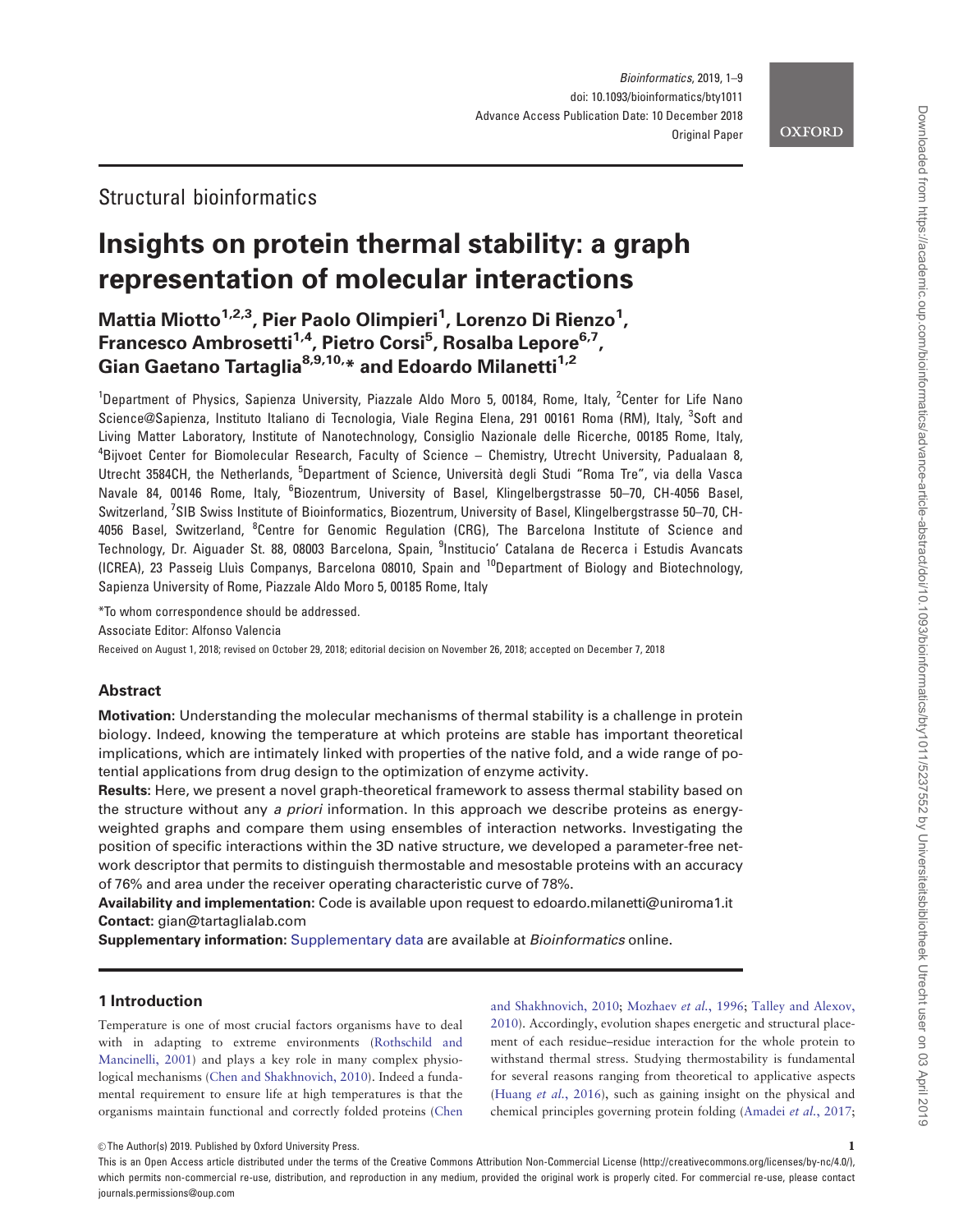<span id="page-1-0"></span>[Brinda and Vishveshwara, 2005;](#page-7-0) [Robinson-Rechavi and Godzik,](#page-7-0) [2005\)](#page-7-0), and improving the thermal stability of enzymes to speed up chemical reactions in biopharmaceutical and biotechnological processes (Chen et al.[, 2017;](#page-7-0) [Daniel, 1996\)](#page-7-0).

Despite the strong interest in thermostability (Argos et al.[, 1979;](#page-7-0) [Bischof and He, 2005](#page-7-0); [Razvi and Scholtz, 2006\)](#page-7-0), its prediction remains an open problem. As pointed out by Pucci et al.[\(2014\)](#page-7-0) and [Alfano](#page-7-0) et al.(2017), a complete characterization of the thermal properties of a protein is given by the knowledge of two contributions: (i) the thermodynamic stability, defined as the difference in free energy between the folded and unfolded states  $(\Delta G)$  and (ii) thermal resistance, described by the melting temperature  $(T_m)$ .

Here, we focus on the thermal resistance, distinguishing high and low thermal stable proteins on the basis of their  $T<sub>m</sub>$ , experimentally defined as the temperature at which the concentration of the protein in its folded state equals the concentration in the unfolded state. To date, computational approaches, both sequence- and structure-based, have exploited statistical analysis [\(Amadei](#page-7-0) et al., [2017;](#page-7-0) Pucci et al.[, 2016](#page-7-0), [2017\)](#page-7-0), molecular dynamics ([Manjunath](#page-7-0) [and Sekar, 2013](#page-7-0); [Tavernelli](#page-8-0) et al., 2003) and machine learning ([Ku](#page-7-0) et al.[, 2009](#page-7-0); Wu et al.[, 2009\)](#page-8-0) to predict the melting temperature. Most of the studies are based on comparative analyses between pairs of homologs belonging to organisms of different thermophilicity (Mozo-Villarías et al., 2003; Vogt et al.[, 1997\)](#page-8-0).

Predicting the stability of a protein *ab initio* using a structurebased approach has never been achieved so far. Lack of success in this area is mostly due to limitations in our knowledge about the relationship between thermal resistance and role of the interactions that stabilize a protein structure (Folch et al.[, 2010\)](#page-7-0). Some differences in terms of amino acid composition or spatial arrangement of residues have been reported ([Amadei](#page-7-0) et al., 2017; [Vijayabaskar and](#page-8-0) [Vishveshwara, 2010](#page-8-0); [Vishveshwara](#page-8-0) et al., 2002). One of most notable differences involves the salt bridges: hyperthermostable proteins have stronger electrostatic interactions than their mesostable coun-terparts (Lee et al.[, 2014\)](#page-7-0). Recently Folch [et al.](#page-7-0)(2010, [2008](#page-7-0)) reported that distinct salt bridges may be differently affected by the temperature and this might influence the geometry of these interactions as well as the compactness of the protein. Core packing seems related to thermal resistance at least to some extent [\(Vogt and](#page-8-0) [Argos, 1997\)](#page-8-0). Yet, a lower number of cavities and a higher average relative contact order (i.e. a measure of non-adjacent amino acid proximity within a folded protein) have been also observed while comparing thermostable proteins with their mesostable paralogs and orthologs [\(Robinson-Rechavi and Godzik, 2005](#page-7-0)). Noteworthy, the hydrophobic effect and residue hydrophobicity seem to play a rather marginal role on protein stabilization ([Priyakumar, 2012;](#page-7-0) [Van den Burg](#page-8-0) et al., 1994), while they are considered the main forces driving protein folding.

Here, we present a new analysis based on the graph theory that allows us to reveal important characteristics of the energetic reorganization of intramolecular contacts between mesostable and thermostable proteins. In light of our results and to promote their application, we have designed a new computational method able to classify each protein as thermostable or as mesostable without using other information except for the 3D structure.

# 2 Materials and methods

#### 2.1 Datasets

The  $T<sub>m</sub>$  dataset, composed of proteins with known melting temperature  $(T_m)$ , was obtained from the ProTherm database ([Kumar](#page-7-0) et al.,

[2006\)](#page-7-0). Each protein of the dataset was accurately manually checked, in order to guarantee both the completeness of the structure and the reliability of the associated experimental melting temperature. The second dataset, consisting of proteins from hyperthermophilic organisms manually collected, is referred to as the  $T_{\text{hyper}}$  dataset. The union of the two dataset, referred as the  $T_{\text{whole}}$  dataset, accounts of 84 proteins (see [Supplementary Material](https://academic.oup.com/bioinformatics/article-lookup/doi/10.1093/bioinformatics/bty1011#supplementary-data) for details) and constitutes the largest structural dataset, to the best of our knowledge, of protein with well-defined thermal resistance, experimentally measured at physiological conditions.

#### 2.2 Structural analysis

Proteins from both the  $T_m$  and  $T_{\text{hyper}}$  datasets were analyzed for their secondary structure content and architecture according to the CATH Protein Structure Classification database ([Sillitoe](#page-8-0) et al., [2015\)](#page-8-0). Per residue secondary structure assignment was done using the DSSP software ([Kabsch and Sander, 1983\)](#page-7-0). See section in [Supplementary Material](https://academic.oup.com/bioinformatics/article-lookup/doi/10.1093/bioinformatics/bty1011#supplementary-data) for details.

#### 2.3 Network representation and analysis

In this work, protein structures are represented as Residue Interaction Networks (RINs), where each node represents a single amino acid  $aa_i$ . The nearest atomic distance between a given pair of residues  $aa_i$  and  $aa_j$  is defined as  $d_{ij}$ . Two RIN nodes are linked together if  $d_{ij} \leq 12$  Å [\(Phillips](#page-7-0) *et al.*, 2005; [Vanommeslaeghe and](#page-8-0) [MacKerell, 2012\)](#page-8-0). Furthermore links are weighted by the sum of two energetic terms: Coulomb (C) and Lennard-Jones (LJ) potentials (see [Supplementary Material](https://academic.oup.com/bioinformatics/article-lookup/doi/10.1093/bioinformatics/bty1011#supplementary-data) for more details). Network analysis has been performed using the i-graph package ([Csardi and Nepusz,](#page-7-0) [2006\)](#page-7-0) implemented in R [\(Ihaka and Gentleman, 1996\)](#page-7-0). For each RIN, the Strength local parameter (Barrat et al.[, 2004](#page-7-0)) is defined as:

$$
s_i = \sum_{j=1}^{N_{as}^i} E_{ij} \tag{1}
$$

where the Strength  $s_i$  of the i-esime residue is calculated as the sum of the energetic interactions  $(E_{ii})$  between the residue i and all the other *j* residues contacting it  $(N_{aa}^i)$ .

#### 2.4 Network randomization

In order to distinguish mesostable from thermostable proteins, we compare the Strength calculated in the real RIN against the same parameter obtained from a random RINs. We defined a  $T_s$  score as:

$$
T_s = \bar{s}_{protein} - (\bar{s} - \sigma) \tag{2}
$$

to estimate how much the original RIN mean Strength value deviates from the expected mean value of rRIN distribution.  $\bar{s}_{protein}$  is the average of the Strength parameter for the RIN;  $\bar{s}$  and  $\sigma$  are the mean and standard deviation of the average values of the rRIN distribution. See [Supplementary Material](https://academic.oup.com/bioinformatics/article-lookup/doi/10.1093/bioinformatics/bty1011#supplementary-data) for details.

# 2.5 Performance evaluation

We evaluated the performance of the  $T_s$  score in discriminating between thermostable and mesostable proteins by a seven cross-validation. The mesostable proteins of the  $T<sub>m</sub>$  dataset were divided in seven groups, guaranteeing that number of residues and  $T<sub>m</sub>$  values were as broad distributed as possible. Details are reported in [Supplementary Material](https://academic.oup.com/bioinformatics/article-lookup/doi/10.1093/bioinformatics/bty1011#supplementary-data).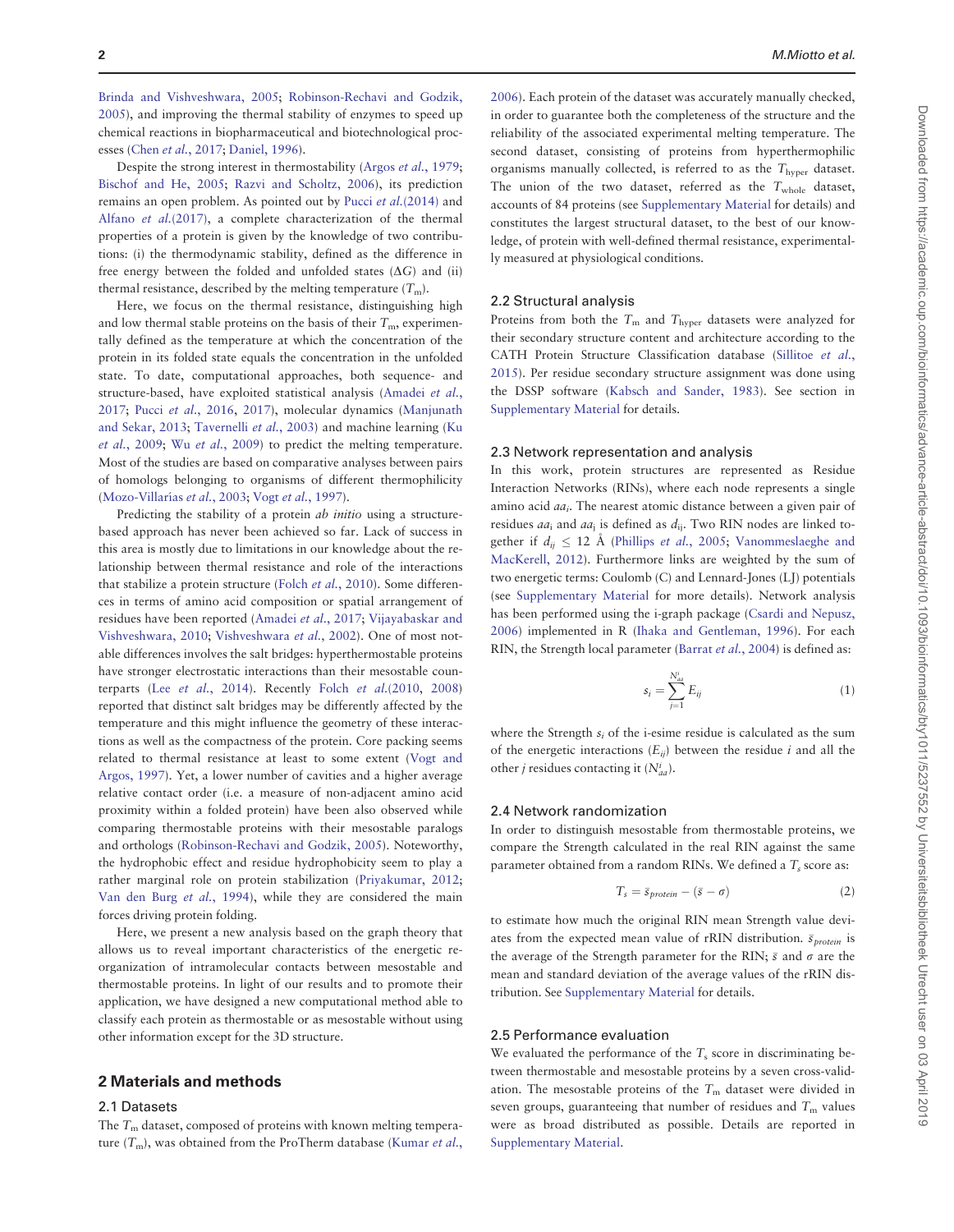#### <span id="page-2-0"></span>2.6 Clustering and principal component analysis

We clustered the  $T<sub>s</sub>$  descriptors using the Euclidean distance and the Ward method as linkage function [\(Ward, 1963\)](#page-8-0) via the 'hclust' function of the 'Stats' package of R ([Ihaka and Gentleman, 1996](#page-7-0)). Principal component analysis (PCA) was performed over eight graph-based descriptors using 'princomp' function of R software and the correlation matrix was used for the analysis [\(Venables and Ripley, 1997\)](#page-8-0). Each descriptor has been computed using a specific function available in the R i-graph package. We refer to [Supplementary Material](https://academic.oup.com/bioinformatics/article-lookup/doi/10.1093/bioinformatics/bty1011#supplementary-data) for details.

# 3 Results

# 3.1 Uncovering the differences in energetic organization Aiming at the comprehension of the basic mechanisms that allow proteins to remain functional at high temperature, we focused on the non-bonded interactions that play a stabilizing role in structural organization [\(Chakrabarty and Parekh, 2016\)](#page-7-0). In particular, we considered only residue–residue interactions neglecting protein– solvent ones since a quantitative appraisal of their role would require a dynamical approach [\(Chong](#page-7-0) et al., 2016).

To investigate how different thermal properties are influenced by the energy distribution at different layers of structural organization, we analyzed the interactions occurring in proteins of the  $T_{\text{whole}}$  dataset (see Section 2). To describe the role of single residues in the complex connectivity of whole protein, we adopted a graph-theory approach describing each protein by the RIN: each residue is

represented as a node and links between residues are weighed with non-bonded energies (as described in Section 2).

At first, we investigated the relationship between thermostability and energy distribution of intramolecular interactions. To this end, the  $T<sub>m</sub>$  dataset was divided into eight groups according to protein  $T<sub>m</sub>$  and for each group the energy distribution was evaluated, as shown in Figure 1a. The general shape of the density functions is almost identical between the eight cases, independently from the thermal properties of the macromolecules, and this is clearly due to the general folding energetic requirements.

A strong dependence between thermal stability and the percentage of strong interactions is evident looking at the disposition of the density curves (Fig. 1a): the higher the thermal stability the higher the probability of finding strong interactions. Yet, less thermostable proteins possess a larger number of weak interactions. In particular, as shown in Figure 1a–c, it is possible to identify three ranges of energies that correspond to three peaks of probability density, i.e. a very strong favorable energy region ( $E < -70$  kcal/mol), a strong favorable energy region between  $-70$  and  $-13$  kcal/mol, and a strong unfavorable interaction region ( $E > 11$  kcal/mol). More formally, for a protein the probability of having an interaction with energy  $E$ ,  $P(E)$ , in the three ranges linearly depends on the protein melting temperature with correlation coefficients of 0.90, 0.85, 0.87, respectively (Fig. 1b).

In order to have strong-signal sets, we reduced the division in just two groups, classifying proteins as mesostable or thermostable if their melting temperatures are, respectively, lower or higher than



Fig. 1. (a) Probability density distributions of total interaction energies for the eight subsets defined in the  $T_m$  dataset from lower (dark blue) to higher (dark red)  $\tau_m$ . Each distribution is built using a group of proteins whose melting temperatures lie in the same range. The density functions exhibit a dependence with the melting temperatures ranges and peak heights increase with the temperatures. (b) Correlation between the area of each density peak and the average  $T_m$  for the eight groups. (c) Probability density distributions in log-scale of total interaction energies for mesostable (blue) and thermostable (red) proteins belonging to the  $T_{\text{whole}}$  dataset. (d) Probability density distributions in log-scale of Strength network parameter for mesostable (blue) and thermostable (red) proteins belonging to the  $T_{\text{whole}}$  dataset. Insets show the distributions in log-scale obtained using all proteins. (e) Schematic representation of the strong favorable and unfavorable interactions both for a mesostable (left) and a thermostable network (right)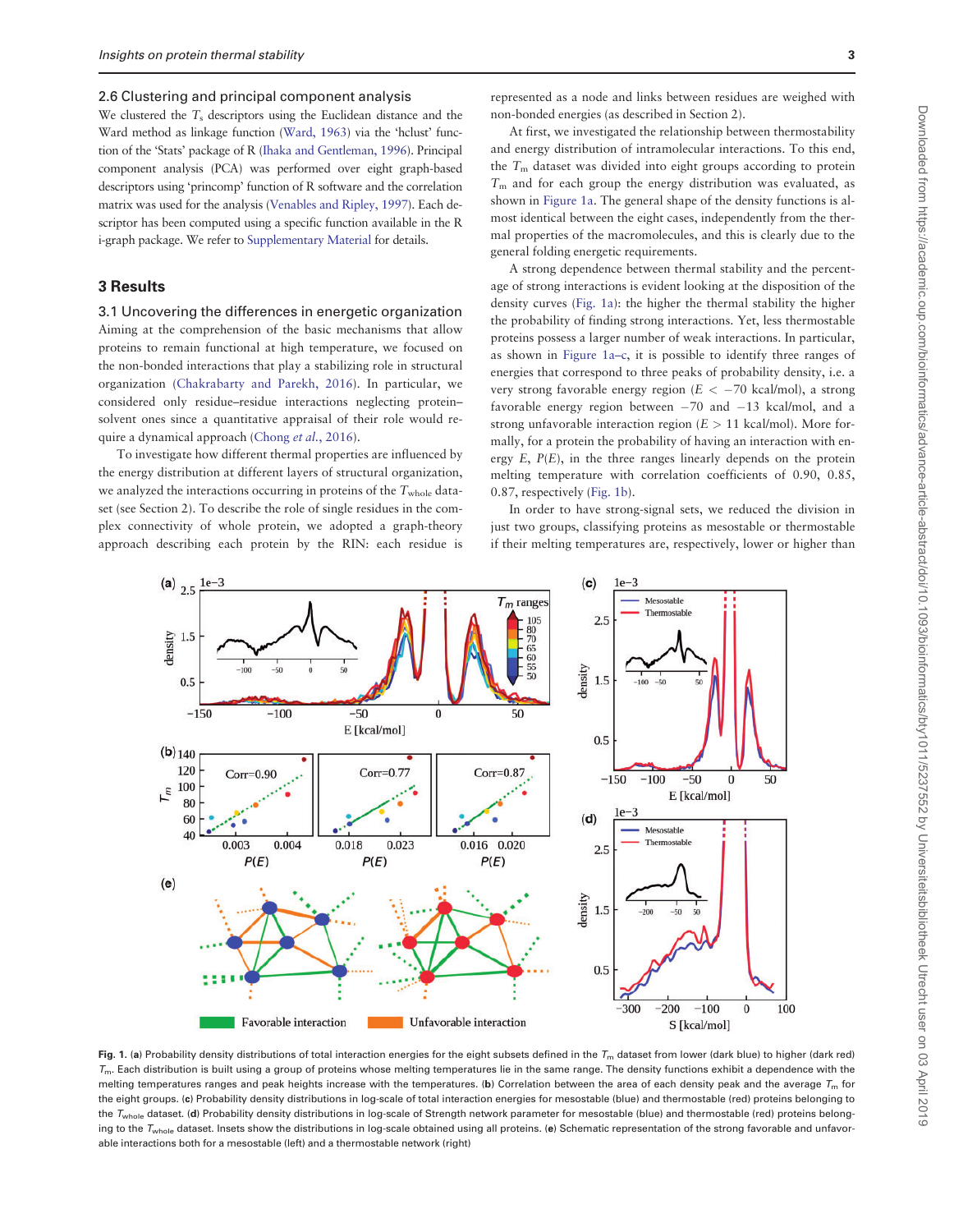$70^{\circ}$ C, which is the optimal reaction temperature of thermophilic enzymes ([Brock, 1985](#page-7-0); [Serre and Duguet, 2003\)](#page-7-0). In this way the energy distributions in [Figure 1a](#page-2-0) are calculated only for the mesostable and thermostable distributions in [Figure 1c](#page-2-0)  $(T_{whole}$  dataset). The two-group division allows us to include the hyperthermophilic proteins in our analysis, since their  $T_m$  is higher than the threshold. The two resulting distributions, found to be significantly different with a P-value of  $4.2 \times 10^{-46}$  [non-parametric test of Kolmogorov– Smirnov ([Marsaglia](#page-7-0) et al., 2003)], have an expected value at  $-0.5$  kcal/mol and negative interactions have a probability of more than  $60\%$  to be found. Regions below  $-13$  kcal/mol and above 11 kcal/mol represent the 6.6 and 5.2% of the total energy for thermostable and mesostable proteins, respectively. Typically, such energies require the presence of at least one polar or charged amino acid and in particular Arg, Asp, Glu and Lys are involved in more than 90% of the interactions. Noteworthy, the small fraction of energies centered near  $-120$  kcal/mol (see [Fig. 1a](#page-2-0)) is due to polar or charged amino acid interactions taking place at short distance. Next, we investigated the residue Strength, defined for each node as the sum of the weights of its links (see Section 2). The two Strength distributions for mesostable and thermostable proteins are shown in [Figure 1d.](#page-2-0) Even in this case, they are different according to Kolmogorov–Smirnov test with a P-value of  $1.9 \times 10^{-9}$ .

For the first time, our analysis provides both a general intuition on the protein folding and a specific insight on thermal stability. Even if strong positive and strong negative peaks have a comparable height ([Fig. 1c\)](#page-2-0), the rearrangement of protein side chains masks the positive interactions, substantially preventing the condensation of unfavorable interactions in a single residue, as testified by the small probability of finding a residue with a positive Strength. Indeed, for the whole dataset there is more than 97% of probability of finding a residue with negative Strength. The most frequent value is found at 27 kcal/mol, with a change in the slope of the density functions around  $-70$  and 5 kcal/mol, corresponding to the regions with negative and positive Strengths. At the Strength level of organization, a difference between thermostable and mesostable proteins is found. Indeed, residues belonging to the group of thermostable proteins show a higher probability of having high negative Strength values with respect to the mesostable ones, testifying an overall higher compactness of thermostable protein fold.

[Figure 1e](#page-2-0) shows a schematic representation of the organization of strong energies both for mesostable proteins and thermostable proteins. In fact, the most important finding is that thermostable proteins have more favorable energies concentrated in a few specific residues. In contrast, mesostable proteins tend to have a less organized negative residue–residue interactions network. Given this different way to rearrange amino acidic side chains between proteins with different thermal properties, we mapped the energetic interactions between the protein secondary structures (helix–helix, helix–strand, helix–loop, strand–strand, strand–loop and loop–loop) in order to study how energetic allocation is reflected on a higher level of organization.

Looking at the difference in energy of a specific class of interaction with respect to the average, we found that thermostable proteins preferentially gather their energy through helix–loop interactions. These results suggest a stabilizing role for this class (see section in [Supplementary Material](https://academic.oup.com/bioinformatics/article-lookup/doi/10.1093/bioinformatics/bty1011#supplementary-data) for details).

#### 3.2 Assessing protein thermal stability

In the light of our findings on the energetic difference between mesostable and thermostable proteins, we looked for a way to assess the

thermal resistance of a protein given its structure. The simplest way to quantify the impact of energy distribution on the thermal resistance is the comparison with a protein of same structure but different energy organization, i.e. a homolog (Yang et al.[, 2015](#page-8-0)). Ideally, differences between two homologous proteins with different thermal stability are attributable only to their different thermal resistance. The pronounced reorganization of the interactions in thermostable proteins confirms that they undergo an evolutionary optimization process which introduces fold-independent correlations in the spatial distribution of the interactions. By contrast, mesostable proteins do not have these correlations, thus with respect to thermal stability, their energy organization can be considered more random.

We designed a procedure that compares a given protein with modified versions of itself where protein structure is preserved, while chemical interactions have energies typical of mesostable proteins and randomly assigned in a physical way, i.e. maintaining residue–residue distance information (see Section 2). This randomization strategy provides a way to compare each real protein network with an ensemble of re-weighted cases, having the same number of nodes and links but with new weights (i.e. energies). These energies are extracted from the mesostable energy distribution using the interaction distance as constraint for the sampling. This procedure has the purpose of disrupting the effects of evolutionary optimization and is expected to have a larger effect on the highly organized network of thermostable proteins. By virtue of the different energy distribution between mesostable and thermostable proteins, sampling mesostable energies allows to properly assess the difference between the real thermostable protein network and its randomized counterpart. All steps of our method are schematically illustrated in [Figure 2](#page-4-0). In particular, given a link characterized by an energy weight  $E_{ij}$  and by a distance of interaction  $d_{ij}$ , we replaced the energy with a new one  $(E'_{ij})$  extracted from an energy distribution defined for the specific distance interval  $d_{ii}$  belongs to. For each distance interval  $k$ , we generated a probability density function  $\rho_k(E)$ , using only the energies values observed in such interval in the mesostable proteins. At the end of the process, for each real RIN, we generated an ensemble of random networks (rRINs). The randomization allows us to develop a classifier based on the distance between the real network Strength and the random Strength distribution. The  $T_s$  score, defined in [Equation \(2\)](#page-1-0) (see Section 2), is a measure of how much the original RIN average Strength value deviates from the expected average value of the rRIN distribution. Note that our descriptor is general and parameter-free and can be computed for every kind of weighted graph. The  $T_s$  score can be used as a thermal stability classifier setting the threshold value at 0; substantially considering true all predictions for which the  $T_s$  score is higher (resp. lower) than 0 and the protein  $T_m$  is higher (lower) than 70°C. A so defined method is completely parameter-free. It only requires a probability density of mesostable protein interactions. In order to evaluate a possible dependence of the method from the chosen dataset, we performed a cross-validation (7-folds see Section 2) using the  $T_s$  score computed with total energy Strength. The method achieves an average accuracy of  $72 \pm 3\%$  with a mean receiver operating characteristic (ROC) curve characterized by an area under the curve (AUC) value of 80  $\pm$ 2%. The small error on both the performances (due to the dimensions of the dataset) indicates the independence of the method from the input information.

Classifying on the threshold of the  $T_s$  score, i.e. considering the  $T<sub>s</sub>$  as a binary variable, does not satisfactorily match with the information contained in the descriptor. In order to have a more sensible classification, we evaluated three different scores, using the total energy and specific interaction terms, i.e. the C and LJ interactions (see [Supplementary Material\)](https://academic.oup.com/bioinformatics/article-lookup/doi/10.1093/bioinformatics/bty1011#supplementary-data), and performed a clustering analysis.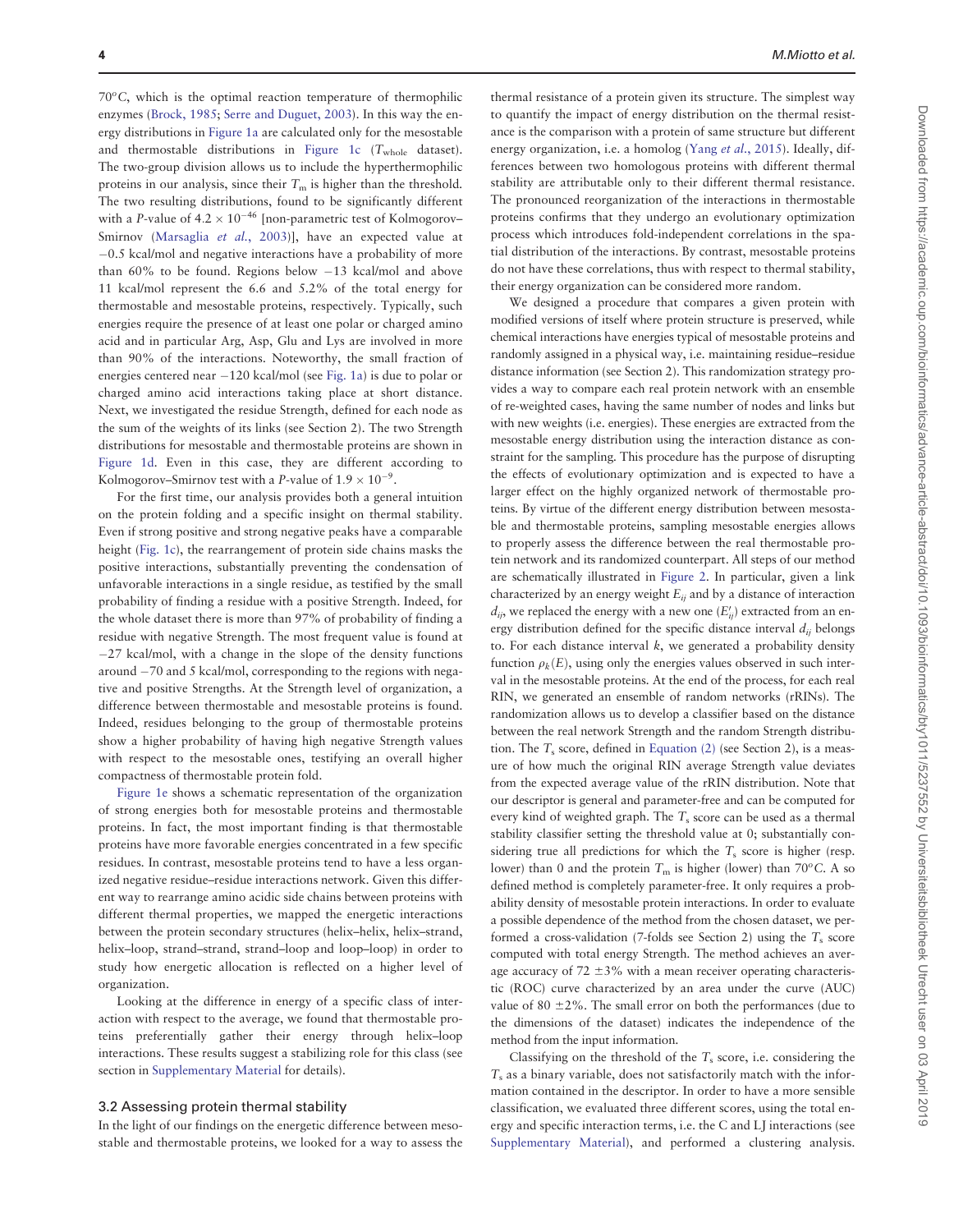<span id="page-4-0"></span>

Fig. 2. Given a protein structure, our method represents it as a RIN (a). (b) The minimal atom–atom distance (8.4 Å in the example), for each residue pair, is calculated. The energy value (green line on the sketch) related to each contact is replaced with another one (yellow), randomly extracted from the energy distribution of mesostable protein contacts lying in the same distance interval (8–8.5 Å in the example). Performing this procedure for each pair, a new network of intramolecular interactions is established characterized by a new energy organization. Reiterating the process, we obtain an ensemble of random networks (c). (d) Finally, for each random network the average Strength parameter is calculated, obtaining a Strength distribution. Green line represents the mean Strength value of the real network, while red and blue region in the random Strength distribution show the classification criterion: if real Strength lies in red (resp. blue) region the protein is classified as thermostable (resp. mesostable)



Fig. 3. (a) Cluster of the  $T_{\text{whole}}$  dataset proteins with three Strength based descriptors, i.e. C, LJ and total energy. Stars indicate proteins on the  $T_{\text{hyper}}$  dataset. The two groups are discriminated with a P-value of 2.6  $\times$  10<sup>-6</sup> (Fisher's exact test). (b) ROC curves of the three descriptors with the whole network  $T_s$  scores

Figure 3a shows the hierarchical clustering obtained clustering all the proteins of our  $T_{whole}$  dataset using the Ward method as linkage function while the Manhattan distance among the three descriptors was used as distance metric. We also tested different metrics and clustering methods obtaining very similar results (data not shown). The optimal clustering cut was estimated using both the Connectivity, Dunn and Silhouette parameters, which indicates the two group division as the optimal one. We called these groups 'Mesostable' (right group in Fig. 3a) and 'Thermostable' (left group). Indeed, the right cluster, containing 47 proteins, includes almost exclusively mesostable proteins (38), while the left cluster contains 26 thermostable proteins over the total 37 proteins. The overall accuracy of the method is 76%. We correctly assign the right thermal stability to 64 out of 84 proteins. The AUC of the ROC curve for the three  $T_s$  descriptors are 78, 79 and 68% (see Fig. 3b).

# 3.3 Key residues identification

Here, we investigated the thermal resistance properties of proteins at the residue level. As protein stability is the result of the cooperative effects and the synergic actions of several residues, assessing the specific contribution of each amino acid is difficult ([Sadeghi](#page-7-0) et al., [2006\)](#page-7-0). We define the  $T_s^i$  score (see [Supplementary Material\)](https://academic.oup.com/bioinformatics/article-lookup/doi/10.1093/bioinformatics/bty1011#supplementary-data), creating two groups of residues for each protein: with  $T_s^i$  lower or higher than zero. We consider residues belonging to the first group to have a more stabilizing role than the ones in the second group. Consequently, along the lines of the global-protein classification

procedure, we defined 'thermostable' (respectively 'mesostable') residues belonging to the first (second) group. Using a total energybased score, thermostable residues are the  $(11\pm4)\%$  of total residues. In the C network (see [Fig. 4a\)](#page-5-0), the most frequent thermostable amino acids are the four charged amino acids: Arg, Asp, Glu and Lys, which cover the 96.6 and 96.1% of thermostable residues in thermostable and mesostable proteins, respectively. Apolar and aromatic residues (Leu, Met, Phe and Tyr) are typically thermostable residues of the van der Waals (vdW) network, including 53 and 54% of the total residues in mesostable and thermostable proteins, respectively (see [Fig. 4b\)](#page-5-0).

In order to investigate the role of each residue in the complexity of the whole system, we analyzed the properties of all residues using a graph-theory approach, calculating eight network parameters (see Section 2). A PCA was performed in both kinds of network. In [Figure 4c and d,](#page-5-0) all residues were projected along the first two principal components. Thermostable residues are neatly separated from others if we consider the largest eigenvalue of the PCA in the C network and more weakly if we take into account the second and third ones (see [Supplementary Material](https://academic.oup.com/bioinformatics/article-lookup/doi/10.1093/bioinformatics/bty1011#supplementary-data) for details). Generally, charged residues form highly energetic electrostatic cages which prevent water inclusion ([Levy and Onuchic, 2004](#page-7-0); [Sabarinathan](#page-7-0) et al., [2011\)](#page-7-0) while apolar and aromatic amino acids form short-ranged vdW interactions that confer stability to the overall structure ([Lanzarotti](#page-7-0) et al., 2011; [Paiardini](#page-7-0) et al., 2008). Here we identify key residues whose peculiar spatial disposition confers them a particular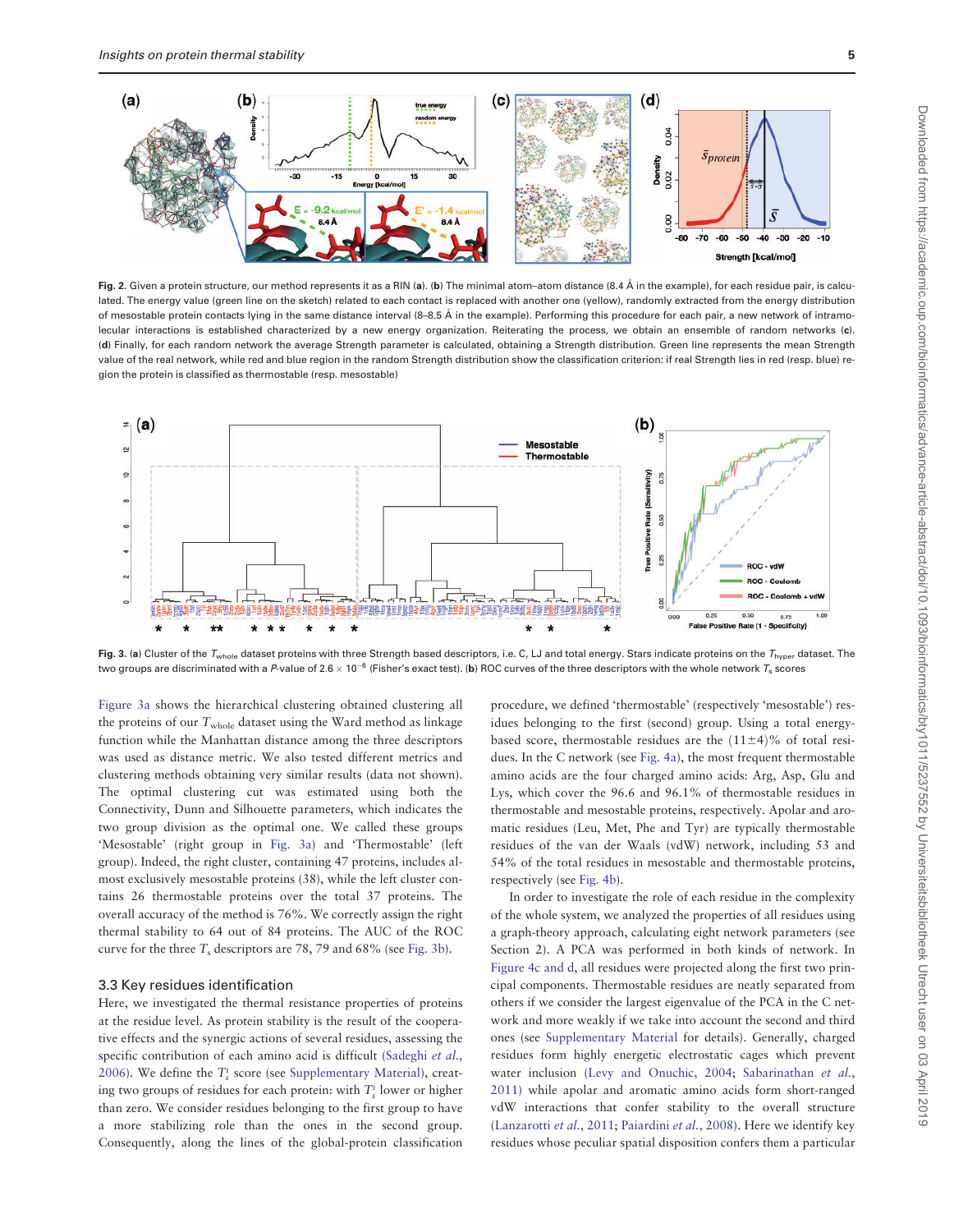<span id="page-5-0"></span>

Fig. 4. (a, b) Frequencies of thermostable amino acids for the thermostable (red) and mesostable (blue). Frequencies of all the amino acids are shown in gray. (c, d) Projection along the first two principal components of all residues. Thermostable residues for mesostable (resp. thermostable) proteins are indicated in green (orange) dots. All residues are mapped in LC space. In red Arg, Asp, Glu and Lys amino acids are shown as the most frequent thermostable residues of the C network. In yellow dots, Tyr, The, Leu and Met are shown as the most frequent thermostable amino acids of vdW one. In the middle, cartoon representation of Yfh1 and multiple alignment with thermostable and mesostable residues colored in shades of red and blue

role in the stabilization of the protein. Notably, our approach, based on a heterogeneous dataset, permits us to confirm and generalize the stabilizing role of both the charged and apolar/aromatic residues formerly suggested by homologous-based studies.

The mean shortest path  $(L)$  and the clustering coefficient  $(C)$  are able to catch the effect of the thermostable residues on maintaining these important structural motifs. The former provides information about the position of the residue in the network with the most central residues, having higher shortest path values. The latter quantifies the residue surrounding packing, being a ratio between the actual links and maximal number of possible links ([Atilgan](#page-7-0) et al., [2004;](#page-7-0) [Vendruscolo](#page-8-0) et al., 2001).

In Figure 4c (left panel), we projected all residues in the LC plane coloring in dark red the charged thermostable residues and in cyan the charged non-thermostable residues. Charged residues are concentrated in the region characterized by both small L and C values, with their thermostable subset tending to possess the smaller possible value of C. This means that thermostable residues have both to be exposed and surrounded by residue that makes low energetic interaction between each other's. In analogy with Coulombian networks, we projected in the LC plane the four kinds of key residues identified in the vdW networks. Even if the signal is weaker, key residues in the thermostable vdW network (Leu, Met, Phe, Tyr) tend to possess a higher clustering coefficient, testifying the packing stabilizing effect of vdW interactions. Densities of C parameter are found to be different with a P-value  $< 10^{-16}$  (non-parametric test of Kolmogorov–Smirnov).

These findings allow us to divide residues in eight groups: four groups are identified by the C interaction, i.e. thermostable charged/ uncharged residues and non-thermostable charged/uncharged

residues; while vdW interaction networks divide residue according to thermostable/non-thermostable being or not being in the Leu-Met-Phe-Tyr group. For each protein of the  $T_{\text{whole}}$  dataset it is possible to compute the sum of the  $T_s^i$  scores in each of the eight possible groups, obtaining a vector of eight descriptors for each protein. Performing a linear regression with the four C-based vector component, the four vdW-based ones and with the whole eight-component vector we end up with a preliminary AUC of the ROC curves of 81, 77 and 83%, respectively (see [Supplementary Material\)](https://academic.oup.com/bioinformatics/article-lookup/doi/10.1093/bioinformatics/bty1011#supplementary-data), and we are currently developing a residue-specific approach for  $T<sub>m</sub>$  prediction.

#### 3.4 Frataxin: a particular case of study

As a further application of our method, we investigated the stability of Yfh1, the yeast ortholog of frataxin. This highly conserved family of proteins is being deeply studied since in human it is responsible for the Friedreich's ataxia neurodegenerative disease. Furthermore, Yfh1 displays a very peculiar behavior in its thermal stability properties [\(Adrover](#page-7-0) et al., 2010, [2012](#page-7-0); [Pastore](#page-7-0) et al., 2007). In fact, several experimental studies show that both Yfh1' cold and heat denaturation occurs at experimentally accessible temperature in physiological conditions, at 5 and 35  $\degree$ C, respectively. This is very rare since usually cold denaturation occurs at very low temperatures, below freezing water one, making this phenomenon very rarely observed in wild-type proteins.

To investigate the origins of the marginal stability exhibited by Yfh1, we compared the global and local thermal resistance analysis of Yfh1 with its bacterial (CyaY) and human (hFrata) orthologs, which are thermally stable until 54 and 58  $\degree$ C under physiological conditions. Our global descriptor correctly classifies all three proteins as mesostable with a positive global  $T_s$  score. We then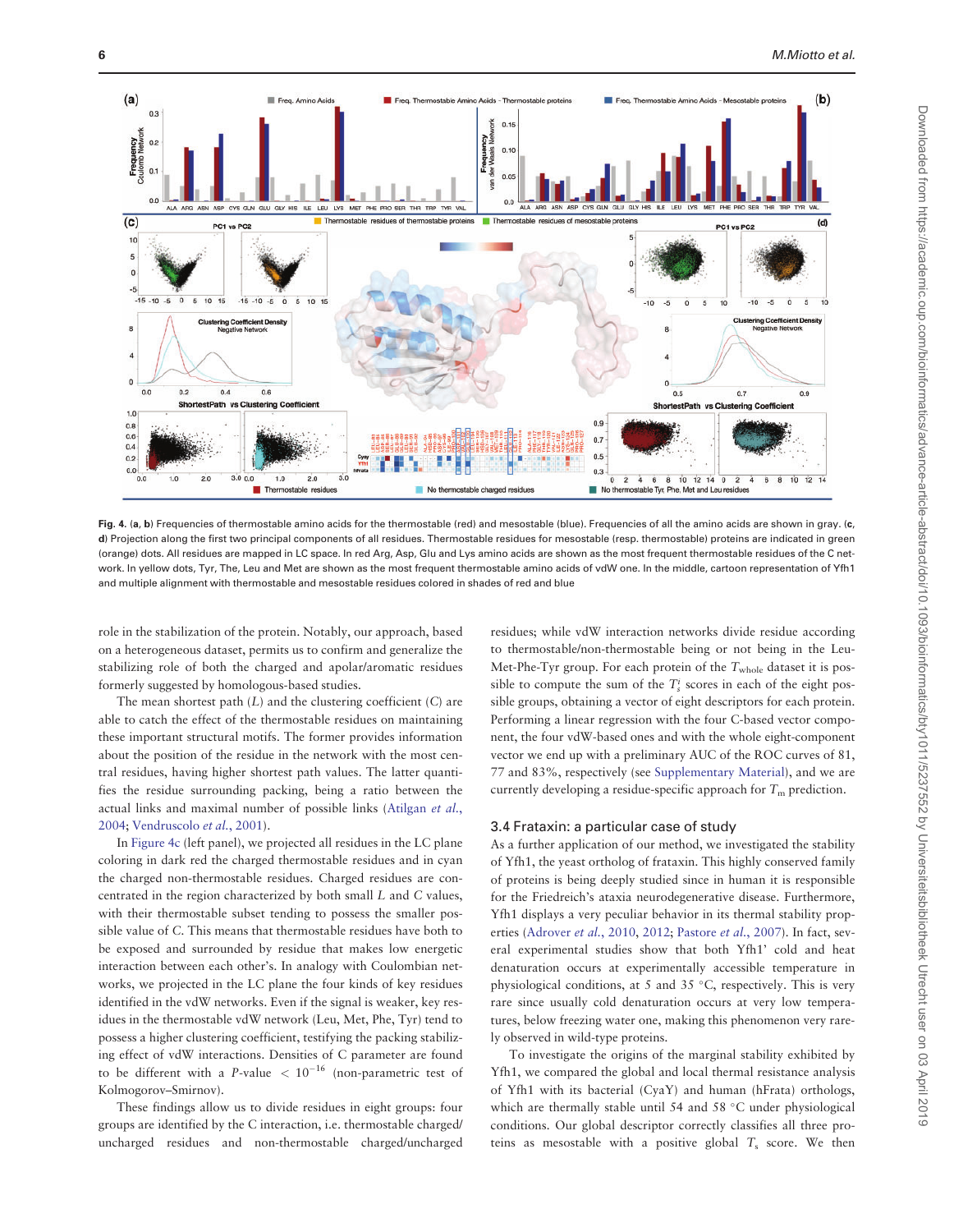proceeded to assess the local stability by computing the  $T_s^i$  for each residue (see [Supplementary Table S5\)](https://academic.oup.com/bioinformatics/article-lookup/doi/10.1093/bioinformatics/bty1011#supplementary-data). In particular, we focused on one cluster of charged amino acids experimentally identified by [Sanfelice](#page-7-0) et al. (2015). This cluster is composed by residues D101, E103 and E112, that interact between two different strands of the beta sheet ( $\beta_1$  and  $\beta_2$ ) and therefore are regarded as responsible for the structural stability. Interestingly, according to our  $T_s^i$  scores (see [Fig. 4\)](#page-5-0), all these residues are less stabilizing in Yfh1 with respect to CyaY and hFrata, despite their evolutionarily conservation. Another feature, the local analysis unveiled, is the presence of near-neighbor highly 'mesostable' and 'thermostable' residues, such as the ones at the beginning of the destabilizing flexible region of Yfh1 N-terminal loop [\(Adrover](#page-7-0) et al., 2010) which are absent in CyaY and hFrata (see 3D structure in [Fig. 4\)](#page-5-0). The good agreement between our predictions and experiments shows the capability of the method to determine thermal stability properties both from a global and local point of view.

# 4 Discussion

Our work aims to represent a step toward the understanding of the thermal properties of a protein given its 3D structure. While the axiom thermophilic organisms have thermostable proteins is certainly correct, some mesophilic proteins may as well be thermostable ([Pucci and Rooman, 2017](#page-7-0)). Knowledge on the organism optimal growth temperature,  $T_{env}$ , used to classify mesophiles and thermophiles, may be misleading with high value of correlation due to the fact that  $T_{env}$  is always a lower-bound for  $T_{\text{m}}$ .

The basic idea behind our method relies on the assumption that thermostable proteins undergo an optimization process during evolution that leads to specific structural arrangement of their energy interactions. Our analysis is based on a RIN in which the 3D structure of a protein is schematized as a graph with the residues acting as nodes and the molecular interactions as links. In our definition of network, links are weighted according to the sum of two nonbonded energetics terms: electrostatic and LJ potential. The analysis of the distribution of energies (links) highlighted the correlation between the thermal stability of protein sets (grouped according to their  $T_m$ ) and the probability of finding high intramolecular interactions, with a highest correlation of 0.90 considering eight groups of proteins [\(Fig. 1\)](#page-2-0). Unfortunately, neither it is possible to further divide the dataset in more groups due to the dataset dimension, nor we could not consider the energy distribution for the single protein because the small number of links makes the statistics noisy, especially in strong energy regions. Moreover, moving to higher orders of organization, e.g. considering the individual residual energies (Strength parameter), further reduces the data. For this reason, the next-up analysis was performed with a two-group division of the dataset.

Interestingly, we found that not only strong negative energies determine the thermal stability of a protein, but also strong positive interactions play a role. Such finding confirms the complex nature of the protein interaction network and in fact the stabilizing role of repulsive energies can be explained in cases where repulsion between a couple of residues results in a better spatial rearrangement of protein regions. To better grasp the role of favorable and unfavorable energies disposition, we determined the stabilizing contribution of each amino acid, defining the residue Strength [[\(Equation \(1\)](#page-1-0)]. Indeed, this parameter gives an estimate of the residue significance in the overall protein architecture and can be used both as a local property of each individual amino acid and as a global average

network feature of the entire protein. Moving to the higher level of organization we investigated the biological role of the secondary structure interactions in thermal stability. The interactions between residues belonging to alpha helixes and loops concentrate more energy in thermostable proteins than mesostable ones. Those results suggest that the thermal stability of a given protein is deeply linked both to the intensity of interactions and to their spatial disposition, and that both are fine-tuned during the evolutionary process. In order to assess the thermal stability, we investigated the network energy organization and compared it against an ensemble of randomized networks. The ensemble comparison has two main purposes: The first consists in overcoming the limitation of the need of pairs of homologous proteins for direct comparison. The second purpose, raised from the observation that thermostable proteins are enriched of high connected nodes (hubs) and have more organized networks of interactions respect mesostable proteins [\(Jonsdottir](#page-7-0) et al., 2014; [Kumar](#page-7-0) et al., 2000; [Pucci and Rooman, 2016\)](#page-7-0), relies in the need introducing a quantitative measure of the evolutionary optimization process thermostable proteins underwent, i.e. the distance between real protein interaction network and a randomized one, in which we disrupt the optimization of energy achieved by thermostable proteins during evolution. As described in the method section, the energies of a network are always obtained from a distribution of mesostable protein interactions. In this way, the more the original network diverts from the ensemble, the higher the probability that the protein belongs to the thermostable class. Moreover, the comparison allows us to assess in a quantitative way the effect of the energetic topology of the protein. Using this protocol to build up the  $T_s$  parameter-free descriptor and performing a cluster analysis, we are able to discriminate between mesostable and thermostable proteins, with a maximum accuracy of 76% and a maximum AUC of 78%.

At last, we investigated whether evolution acts on particular residues to optimize protein thermal stability or if stability is given by a cooperative effect with evolution acting on the whole protein. Our analysis identifies two sets of key (thermostable) residues according to the kind of energetic interactions the network is built with (C or vdW). Surprisingly, thermostable residue frequency in thermostable and mesostable proteins is comparable and they represent only a small subset of all residues.

This single residue approach allows us explore the local contributions to global stability and sheds light on peculiar cases of marginal thermal stability. In particular, we investigate the case of Yfh1 protein, the yeast ortholog of frataxin. Our global descriptor correctly classifies the protein as mesostable while our residue-based  $T_s$ descriptors allow us to identify stabilizing/destabilizing regions in agreement with previous works [\(Sanfelice](#page-7-0) et al., 2015). In general, a complete description of the cold denaturation processes needs to explicitly include the water–residue interactions since it has been postulated [\(Privalov, 1990](#page-7-0)) and partially confirmed through molecular dynamics simulations at the specific unfolding temperature ([Adrover](#page-7-0) et al., 2012) such interactions play a paramount role in driving denaturation.

In order to better understand the theoretical aspects of thermostability and improve the classification to be used in more applicative fields, we created a new parameter dependent  $T_s$  score given by a linear combination of the  $T_s$  score of the eighth possible set of residues (see Section 3). The improved performance of 83% of ROC's AUC highlighted the promising features of the single residue approach.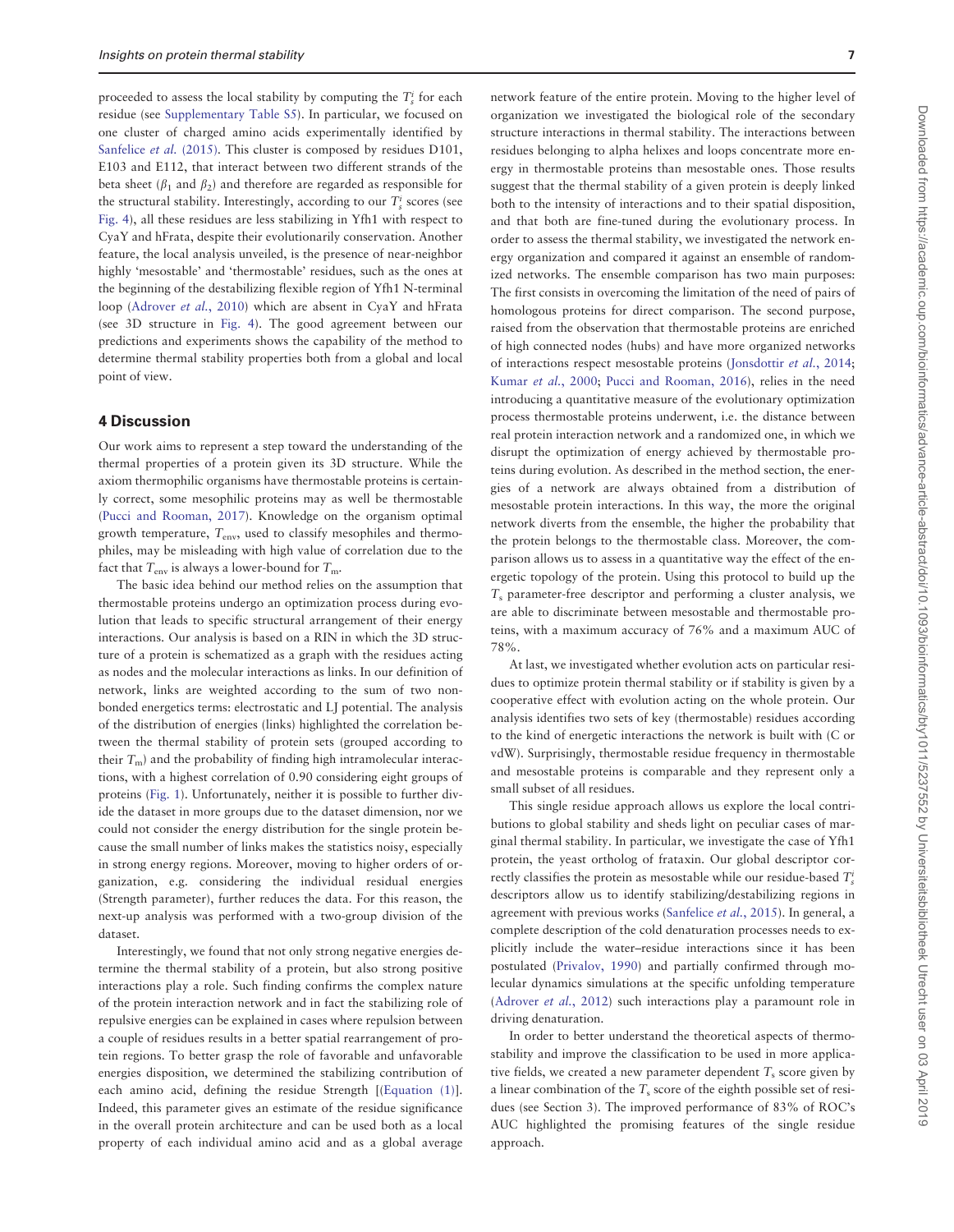#### <span id="page-7-0"></span>Acknowledgements

The authors dedicate this article to the memory of Prof. Anna Tramontano, whose striking ideas lied the basis of the present work.

# Funding

The research leading to these results was supported by Epigenomics flagship project EPIGEN. G.G.T. is funded by European Research Council [RIBOMYLOME 309545]; Spanish Ministry of Economy and Competitiveness  $[BFU2014 - 55054 - P, BFU2017 - 86970 - P];$  and 'Fundació La Marató de TV3' [PI043296].

Conflict of Interest: none declared.

# **References**

- Adrover,M. et al. (2010) Understanding cold denaturation: the case study of yfh1. J. Am. Chem. Soc., 132, 16240–16246.
- Adrover,M. et al. (2012) The role of hydration in protein stability: comparison of the cold and heat unfolded states of Yfh1. J. Mol. Biol., 417, 413–424.
- Alfano,C. et al. (2017) An optimized strategy to measure protein stability highlights differences between cold and hot unfolded states. Nat. Commun., 8, 15428.
- Amadei, A. et al. (2017) Density discriminates between thermophilic and mesophilic proteins. J. Biomol. Struct. Dyn., 36, 3265–3273.
- Argos,P. et al. (1979) Thermal stability and protein structure. Biochemistry, 18, 5698–5703.
- Atilgan,A.R. et al. (2004) Small-world communication of residues and significance for protein dynamics. Biophys. J., 86, 85–91.
- Barrat,A. et al. (2004) The architecture of complex weighted networks. Proc. Natl. Acad. Sci. USA, 101, 3747–3752.
- Bischof,J.C. and He,X. (2005) Thermal stability of proteins. Ann. N. Y. Acad. Sci., 1066, 12-33.
- Brinda,K.V. and Vishveshwara,S. (2005) A network representation of protein structures: implications for protein stability. Biophys. J., 89, 4159–4170.
- Brock,T.D. (1985) Life at high temperatures. Science, 230, 132-138.
- Chakrabarty,B. and Parekh,N. (2016) NAPS: network analysis of protein structures. Nucleic Acids Res., 44, W375–W382.
- Chen,P. and Shakhnovich,E.I. (2010) Thermal adaptation of viruses and bacteria. Biophys. J., 98, 1109–1118.
- Chen,Y.-C. et al. (2017) Thermal stability, storage and release of proteins with tailored fit in silica. Sci. Rep., 7, 46568.
- Chong,Y. et al. (2016) Protein dynamics and thermodynamics crossover at 10°C: different roles of hydration at hydrophilic and hydrophobic groups. Chem. Phys. Lett., 664, 108–113.
- Csardi,G. and Nepusz,T. (2006) The igraph software package for complex network research. InterJ., 1695, 1–9.
- Daniel,R. (1996) The upper limits of enzyme thermal stability. Enzyme Microb. Technol., 19, 74–79.
- Folch,B. et al. (2008) Thermostability of salt bridges versus hydrophobic interactions in proteins probed by statistical potentials. J. Chem. Inf. Model., 48, 119–127.
- Folch,B. et al. (2010) Thermo- and mesostabilizing protein interactions identified by temperature-dependent statistical potentials. Biophys. J., 98, 667–677.
- Huang,P.S. et al. (2016) The coming of age of de novo protein design. Nature, 537, 320–327.
- Ihaka,R. and Gentleman,R. (1996) R: a language for data analysis and graphics. J. Comput. Graph. Stat., 5, 299–314.
- Jonsdottir,L.B. et al. (2014) The role of salt bridges on the temperature adaptation of aqualysin I, a thermostable subtilisin-like proteinase. Biochim. Biophys. Acta, 1844, 2174–2181.
- Kabsch,W. and Sander,C. (1983) Dictionary of protein secondary structure: pattern recognition of hydrogen-bonded and geometrical features. Biopolymers, 22, 2577–2637.
- Ku,T. et al. (2009) Predicting melting temperature directly from protein sequences. Comput. Biol. Chem., 33, 445-450.
- Kumar,M.D. et al. (2006) ProTherm and ProNIT: thermodynamic databases for proteins and protein-nucleic acid interactions. Nucleic Acids Res., 34, D204–D206.
- Kumar,S. et al. (2000) Factors enhancing protein thermostability. Protein Eng., 13, 179–191.
- Lanzarotti,E. et al. (2011) Aromatic–aromatic interactions in proteins: beyond the dimer. J. Chem. Inf. Model., 51, 1623–1633.
- Lee,C.W. et al. (2014) Protein thermal stability enhancement by designing salt bridges: a combined computational and experimental study. PLoS One, 9, e112751.
- Levy,Y. and Onuchic,J.N. (2004) Water and proteins: a love-hate relationship. Proc. Natl. Acad. Sci. USA, 101, 3325–3326.
- Manjunath,K. and Sekar,K. (2013) Molecular dynamics perspective on the protein thermal stability: a case study using SAICAR synthetase. J. Chem. Inf. Model., 53, 2448–2461.
- Marsaglia,G. et al. (2003) Evaluating Kolmogorov's distribution. J. Stat. Softw., 8, 1–4.
- Mozhaev,V.V. et al. (1996) High pressure effects on protein structure and function. Proteins, 24, 81–91.
- Mozo-Villarías,A. et al. (2003) A simple electrostatic criterion for predicting the thermal stability of proteins. Protein Eng. Des. Sel., 16, 279–286.
- Paiardini, A. et al. (2008) "Hot cores" in proteins: comparative analysis of the apolar contact area in structures from hyper/thermophilic and mesophilic organisms. BMC Struct. Biol., 8, 14.
- Pastore,A. et al. (2007) Unbiased cold denaturation: low- and high-temperature unfolding of yeast frataxin under physiological conditions. J. Am. Chem. Soc., 129, 5374–5375.
- Phillips,J.C. et al. (2005) Scalable molecular dynamics with NAMD. J. Comput. Chem., 26, 1781–1802.
- Privalov,P.L. (1990) Cold denaturation of proteins. Crit. Rev. Biochem. Mol. Biol., 25, 281–305.
- Priyakumar,U.D. (2012) Role of hydrophobic core on the thermal stability of proteins - molecular dynamics simulations on a single point mutant of Sso7d abstract. J. Biomol. Struct. Dyn., 29, 961–971.
- Pucci,F. and Rooman,M. (2016) Improved insights into protein thermal stability: from the molecular to the structurome scale. Philos. Trans. A Math. Phys. Eng. Sci., 374, 20160141.
- Pucci,F. and Rooman,M. (2017) Physical and molecular bases of protein thermal stability and cold adaptation. Curr. Opin. Struct. Biol., 42, 117–128.
- Pucci,F. et al. (2014) Protein thermostability prediction within homologous families using temperature-dependent statistical potentials. PLoS One, 9, e91659.
- Pucci,F. et al. (2016) Predicting protein thermal stability changes upon point mutations using statistical potentials: introducing HoTMuSiC. Sci. Rep., 6, 23257.
- Pucci,F. et al. (2017) SCooP: an accurate and fast predictor of protein stability curves as a function of temperature. Bioinformatics, 33, 3415–3422.
- Razvi,A. and Scholtz,J.M. (2006) Lessons in stability from thermophilic proteins. Protein Sci., 15, 1569–1578.
- Robinson-Rechavi,M. and Godzik,A. (2005) Structural genomics of thermotoga maritima proteins shows that contact order is a major determinant of protein thermostability. Structure, 13, 857–860.
- Rothschild,L.J. and Mancinelli,R.L. (2001) Life in extreme environments. Nature, 409, 1092–1101.
- Sabarinathan,R. et al. (2011) Water-mediated ionic interactions in protein structures. J. Biosci., 36, 253–263.
- Sadeghi,M. et al. (2006) Effective factors in thermostability of thermophilic proteins. Biophys. Chem., 119, 256–270.
- Sanfelice,D. et al. (2015) Cold denaturation unveiled: molecular mechanism of the asymmetric unfolding of yeast frataxin. Chemphyschem, 16, 3599–3602.
- Serre,M.-C. and Duguet,M. (2003) Enzymes that cleave and religate DNA at high temperature: the same story with different actors. Prog. Nucleic Acid Res. Mol. Biol., 74, 37–81.

Downloaded from https://academic.oup.com/bioinformatics/advance-article-abstract/doi/10.1093/bioinformatics/bty1011/6237552 by Universiteitsbibliotheek Utrecht user on 03 April 2019 Downloaded from https://academic.oup.com/bioinformatics/advance-article-abstract/doi/10.1093/bioinformatics/bty1011/5237552 by Universiteitsbibliotheek Utrecht user on 03 April 2019